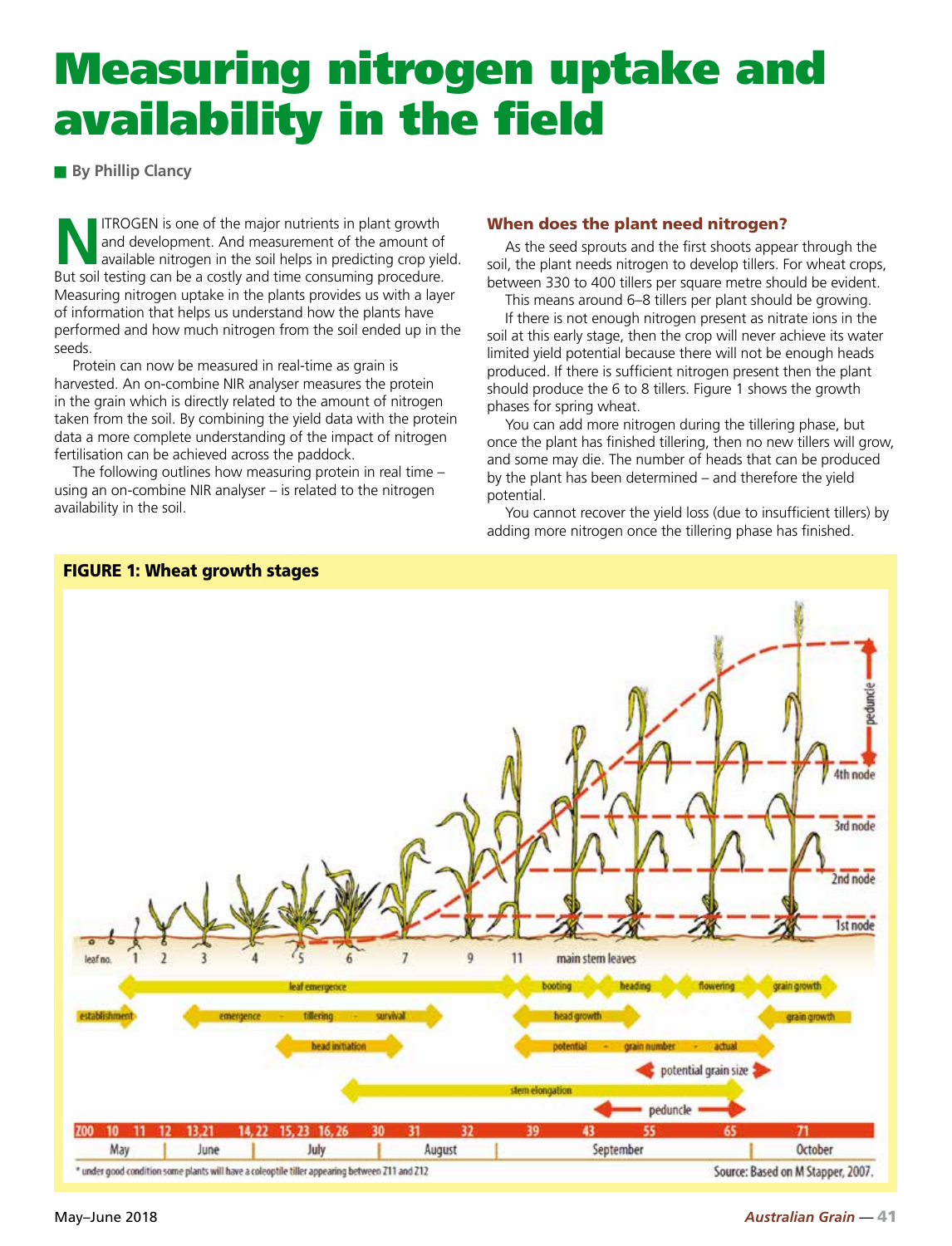As the plant continues to develop, the leaves capture energy from the sun and through the process of photosynthesis creates the starch and sugars required for vegetative growth – that is, biomass production.

Insufficient nitrogen in the vegetative growth phase will result in yellowing and stunted leaf growth. As such the leaves capture less light and produce less energy for growth and development.

Adequate nitrogen in the later stages of growth increases the length of time the canopy stays green – provided moisture is not limiting – thereby maximising photosynthesis. This in turn makes available more starches and sugars for use in the flowering and grain filling phases.

Adding extra nitrogen in the later stages of the growth phase will allow the plant to reach its full yield potential and produce protein as long as there is sufficient soil moisture.

During the flowering phase, the plant requires moisture and nutrients in order to produce the maximum number of grains per head. Stress caused by lack of soil moisture or nitrogen will cause the plant to reduce the number of grains per head and to maximise the available carbohydrates to fully produce the heads. The plant may also abort some heads.

The net result is a decrease in yield because there are fewer grains per head and less heads to be filled during the grain filling phase.

In the grain filling phase, any stored nitrogen will go to produce protein. If there are fewer grains per head and less heads per plant then the stored nitrogen will be distributed amongst the available heads thereby increasing the protein content.

If the plant is not under stress and there is sufficient soil moisture – but not enough nitrogen – then the yield will be high and the protein will be low.

If there is sufficient soil moisture and sufficient nitrogen then both yield and protein will be high.

As a general rule, applications of nitrogen from sowing to stem elongation increases yield, while applications after stem elongation increases protein.

#### Relationship between nitrogen and protein

Protein is a generic terms used to characterise a large class of bio molecules that have common chemical characteristics. Proteins are polymer chains formed from peptides which are made up of amino acids.

When humans and animals eat and digest proteins, amino acids are released which rebuilds body tissues such as skin, muscle and organs.

Edible plants such as wheat, soybeans, corn and rice make amino acids. When these amino acids are digested in the human or animal gut, peptides are formed which then go to make proteins.

The proteins found in the seeds of a plant have approximately 16 to 18 per cent nitrogen in them. As such, for every load of grain harvested from a field there is a portion of the load that is protein and nitrogen.

For example, if the protein content of the grain is 10 per cent then 100 kg of each tonne of grain is protein. And out of this 100 kg of protein there is 16 per cent nitrogen – or 16 kg.

This means that for every tonne of 10 per cent protein grain harvested off that paddock, 16 kg of nitrogen is removed from the soil.

Of course nitrogen is found in other parts of the plant tissue, but in the majority of plants nitrogen ends up in the seeds as protein.

#### Nitrogen and yield tells a more complete story

Yield maps measure the mass of grain that is harvested per hectare. Yet for the past 25 years yield maps have been used as a proxy for nitrogen uptake because the protein content of the seeds dictates the amount of nitrogen taken from the soil.

In reality, yield maps provide a view of how nitrogen fertiliser effects plant development and growth. But is yield the complete view?

In a perfect world there needs to be an instrument that measures the nitrogen in the soil at the time of planting as well as during the stem elongation and flowering phases.

At this time, there is no instrument that can perform such a measurement in real-time. But an on-combine NIR analyser (such as the CropScan 3000H) is designed to measure protein, oil and moisture in grain and oilseeds as the grain is harvested.

As protein is a direct measure of the nitrogen in the seeds, then this instrument can be used to generate a nitrogen removal map. Figure 2 shows a protein map, a yield map and nitrogen removal map for a wheat field in South Australia.

The yield map shows that there are large areas where the yield is low (red areas). Based on the yield map, the conclusion would be that more nitrogen is needed in these areas.

But the protein map shows that the same areas had high protein (blue areas).

From the earlier comments above, it's apparent that there was sufficient nitrogen to fill the grain with protein.

But the yield and the protein maps appear to be contradictory. The explanation is that there was insufficient nitrogen in the soil at the time of planting and up to the end of the tillering phase.

However, the story is not finished yet.

The yield map shows a large area where the yield is high (the

#### FIGURE 2: Protein, yield and nitrogen removal maps from a South Australian wheat field